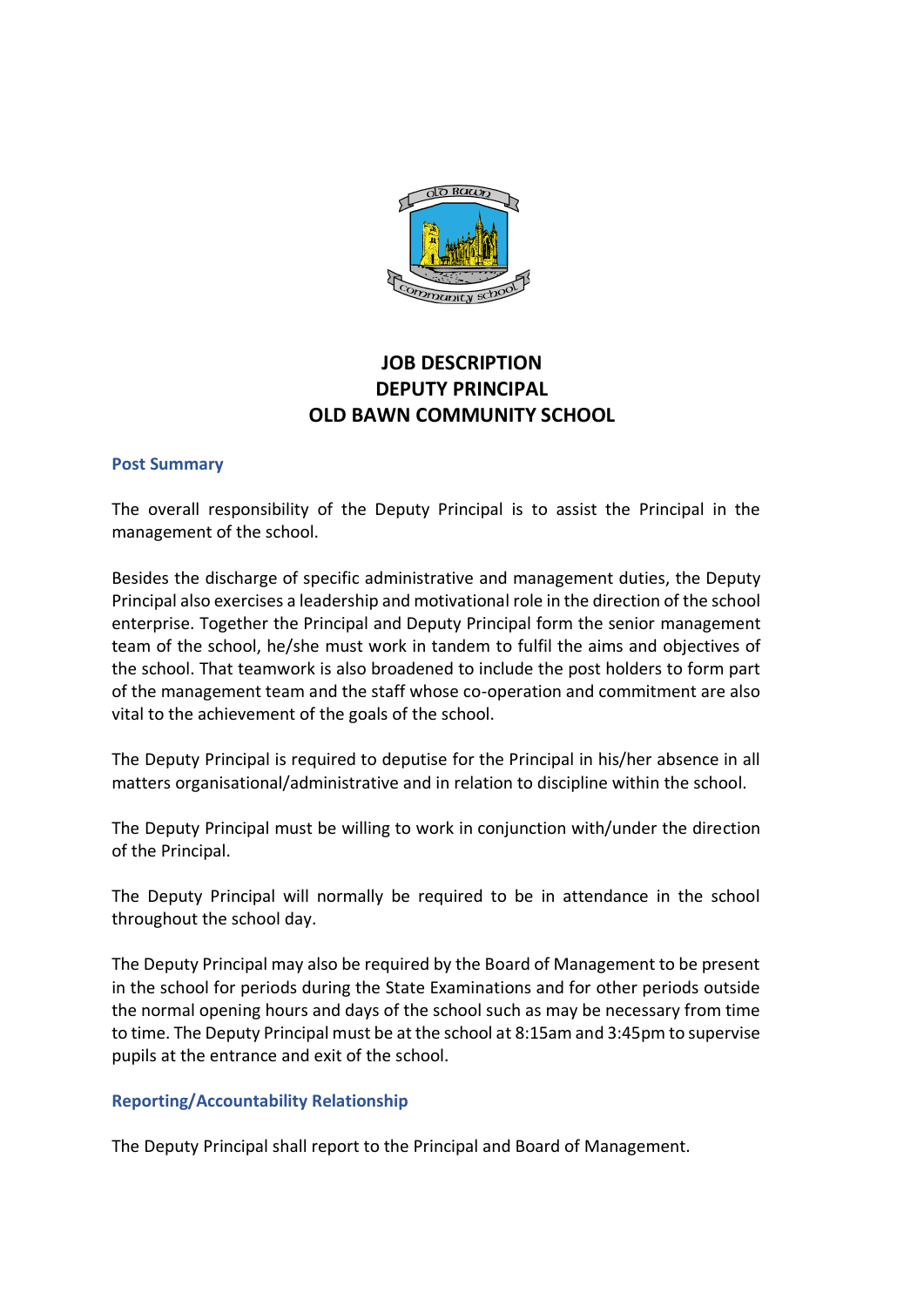#### **Key Areas of Responsibility**

The Deputy Principal, in collaboration with the Principal, shall have responsibility for the following key areas:

#### **Leading Learning & Teaching**

- Assist the Principal in developing a school environment which is supportive of learning and high achievement among the students.
- Develop and provide appropriate learning and curriculum programmes and methods of instruction that meet the needs of all students in the school and timetabling to support them.
- Promote effective teaching and learning practices across the school.
- Assist in the development of the school curriculum and assessment policies.
- Develop and implement systems for recording individual pupils' progress and ensure that parents are informed regularly of the progress of their children at the school.
- Assist the Principal in supporting the monitoring and evaluation of teaching and learning across the school and contribute to school self-evaluation and the development of improvement plans.

### **Leading School Development**

- Assist the Principal in the re-evaluation of the purpose, objectives and activities of the school in line with School Self-Evaluation Guidelines from the Department of Education and Skills Inspectorate.
- Assist the Principal in developing the education aims and objectives of the school and devising strategies to achieve them.
- Assist the Principal in co-ordinating the school plan and policies for approval by the Board of Management.

# **Developing Leadership Capacity**

- Develop a good working relationship with the Principal, teaching staff and ancillary staff.
- Treat all staff with respect and develop positive relationships.
- Assist the Principal in promoting ongoing staff development and in-service and in the identification of the staffing needs of the school – i.e. teaching and support staff.
- Co-ordinate Staff Development and organise Staff Days.
- Assist the Principal in advising the Board of Management as to a probationary teacher's suitability for continued employment in the school.

#### **Communication**

- Develop effective communication systems with pupils, staff, parents and the wider community.
- Maintain effective relationships with the stakeholders involved (Trustees, BOM, staff, students, parents, Parents Association, Student Council and the wider school community).
- Communicate with students, staff, and parents in a positive, friendly and professional manner.